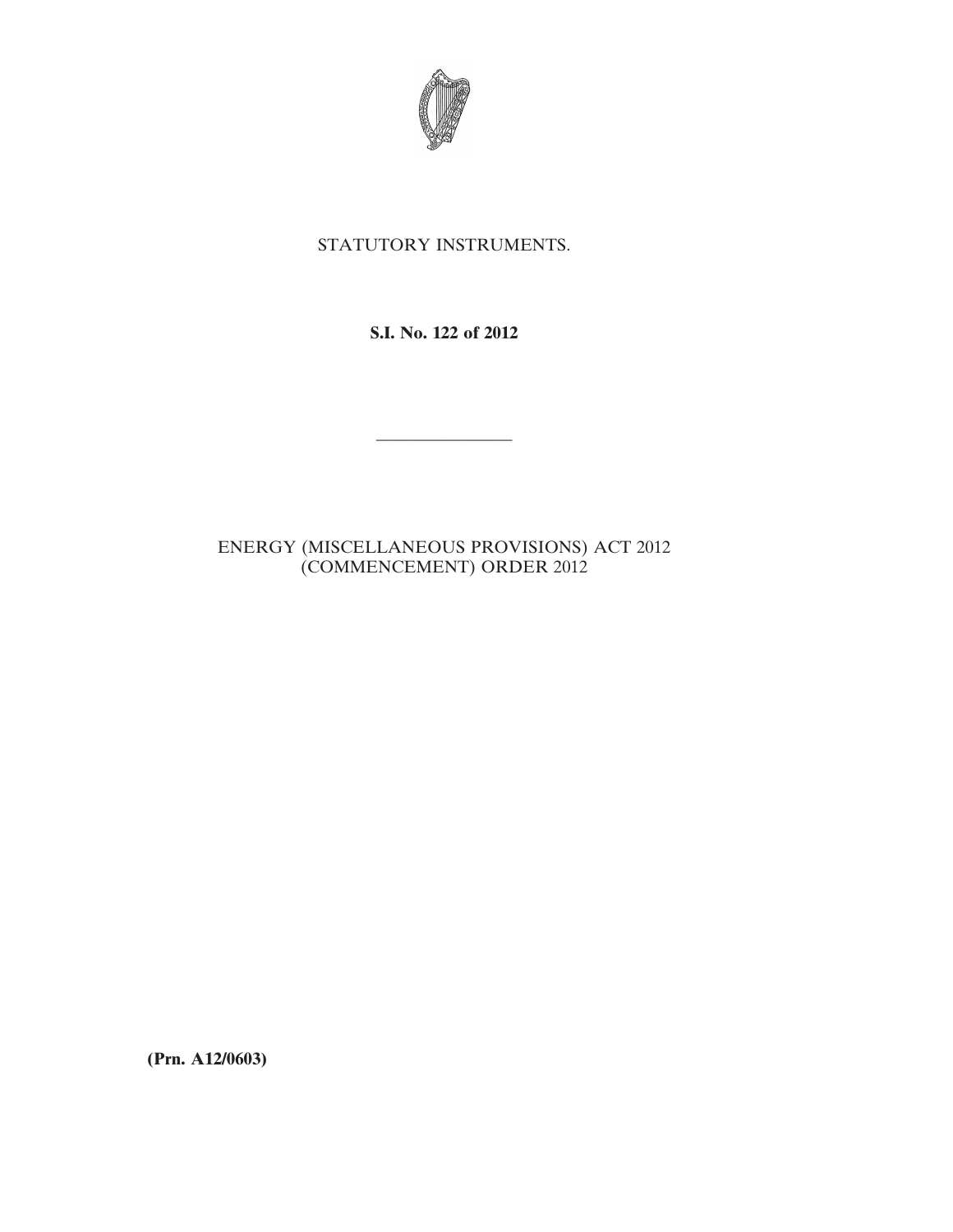#### ENERGY (MISCELLANEOUS PROVISIONS) ACT 2012 (COMMENCEMENT) ORDER 2012

I, PAT RABBITTE, Minister for Communications, Energy and Natural Resources, in exercise of the powers conferred on me by section 1(2) of the Energy (Miscellaneous Provisions) Act 2012 (No. 3 of 2012), hereby order as follows:

1. This Order may be cited as the Energy (Miscellaneous Provisions) Act 2012 (Commencement) Order 2012.

2. The 16th day of April 2012 is appointed as the day on which the Energy (Miscellaneous Provisions) Act 2012 (No. 3 of 2012), other than sections 17, 18 and 19, comes into operation.



PAT RABBITTE, Minister for Communications, Energy and Natural Resources.

*Notice of the making of this Statutory Instrument was published in "Iris Oifigiúil" of* 17*th April*, 2012.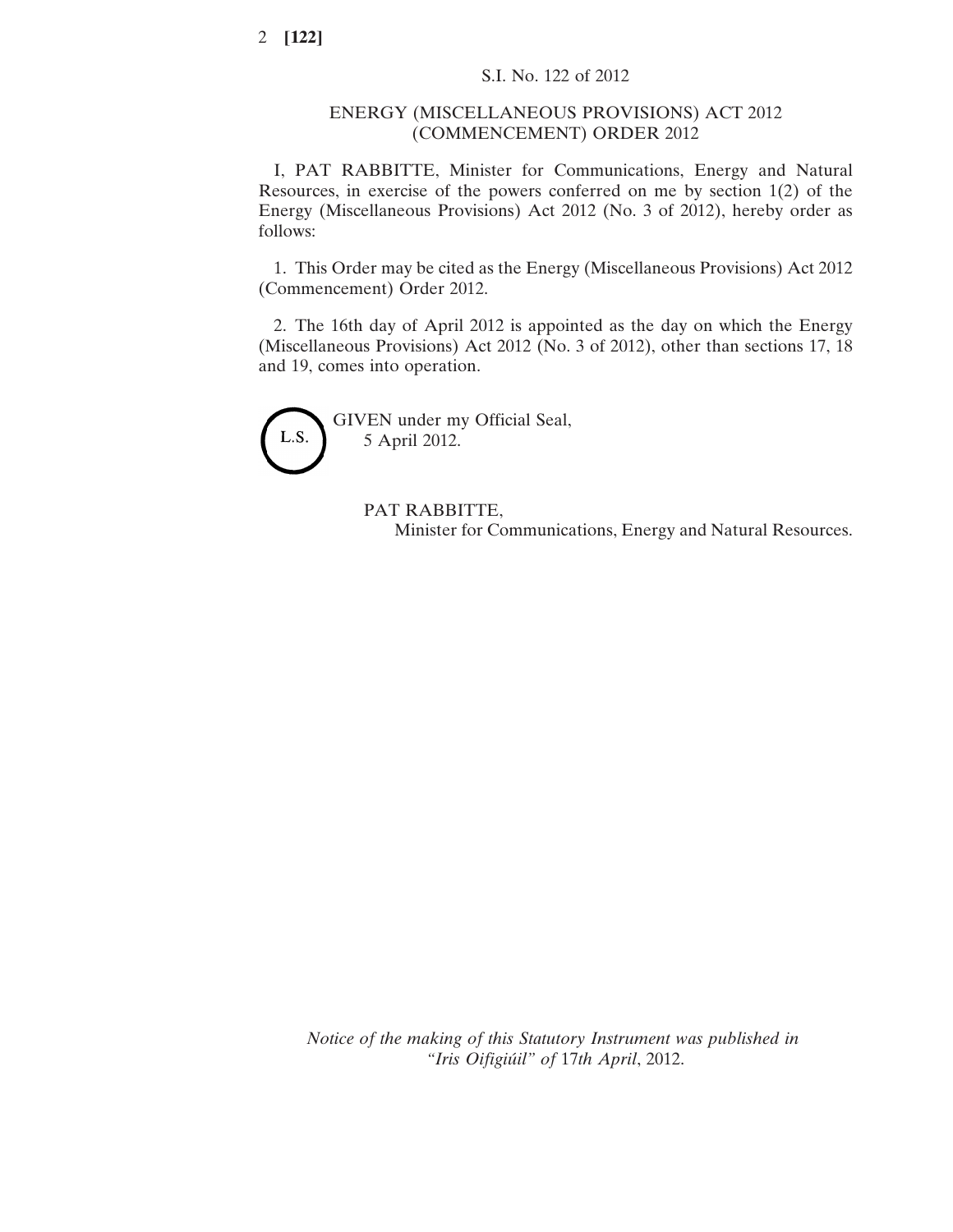**[122]** 3

#### EXPLANATORY NOTE

*(This note is not part of the Instrument and does not purport to be a legal interpretation.)*

This Order appoints the 16th day of April 2012 as the date on which the Energy (Miscellaneous Provisions) Act 2012 (No. 3 of 2012), with the exception of sections 17, 18 and 19, comes into operation.